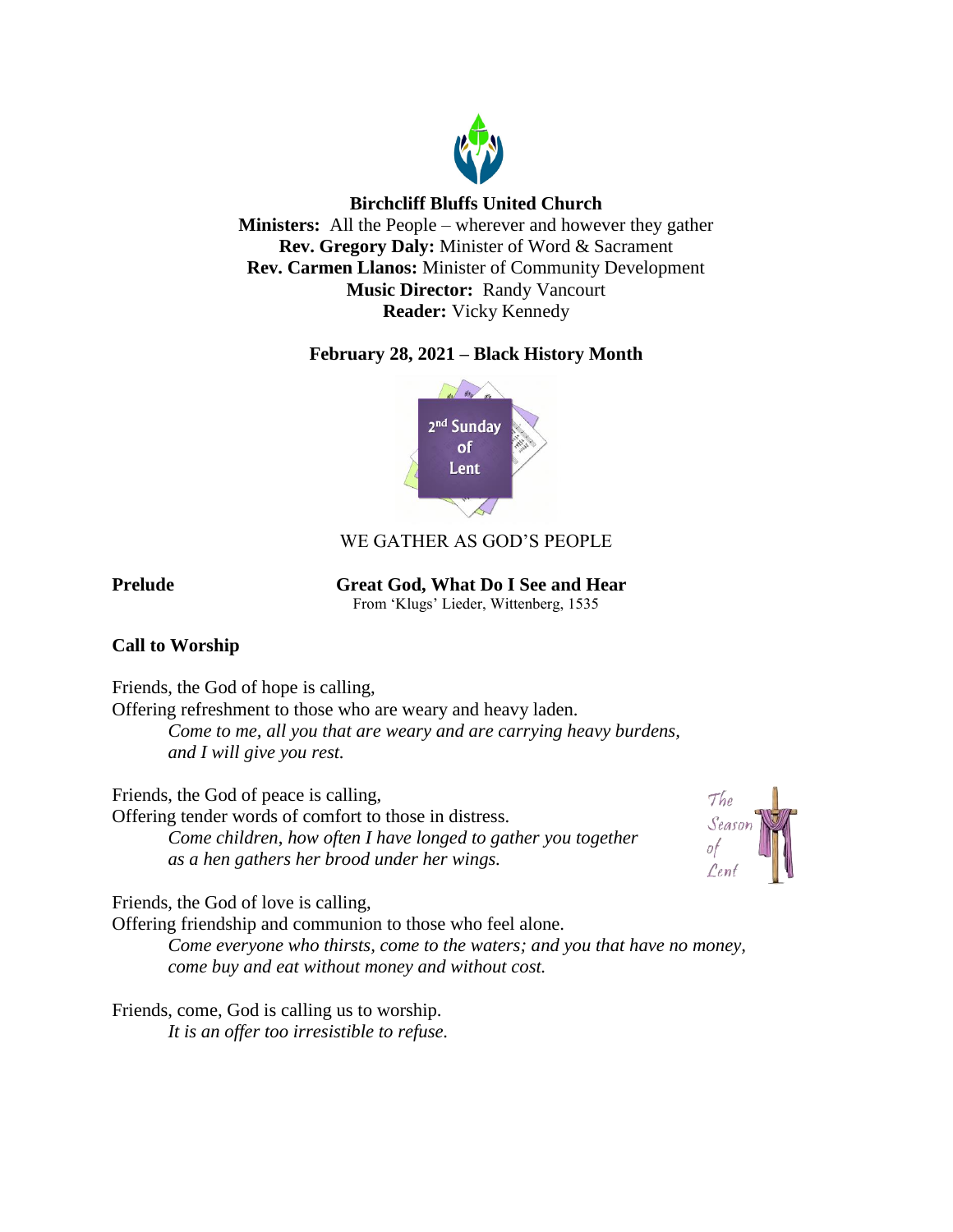## **Response What a Friend We Have in Jesus VU 664**

Words: Joseph Medlicott Scriven Music: Charles Crozat Converse

*What a friend we have in Jesus, all our sins and griefs to bear! What a privilege to carry everything to God in prayer! O what peace we often forfeit, O what needless pain we bear, all because we do not carry everything to God in prayer.*

*Are we weak and heavy laden, cumbered with a load of care? Christ the Saviour is our refuge; take it to our God in prayer.*

*Do our friends despise, forsake us? Are we tempted to despair? Jesus' strength will shield our weakness, and we'll find new courage there.*

# **Life & Work of the Church**

*Welcome to online worship*

## **Land Acknowledgement**

As we prepare for worship, we take a moment to acknowledge the sacred land beside the water on which Birchcliff Bluffs United Church stands. It has been a site of human activity for many thousands of years. This land is the territory of the Huron-Wendat and Petun First Nations, the

Seneca, and most recently, the Mississauga's of the Credit and Scugog, part of the Williams Treaty. Today, the meeting place around Toronto is still the home to many Indigenous people from across Turtle Island. We are grateful for the opportunity to live and work on this territory. We seek to be mindful of broken covenants and the need to strive to make right with all our relations.





# **Candle Lighting**

*Loving God, as we journey through this season of Lent, may we be open to your presence. Give us the strength to make the changes that are needed in our lives and the courage to take on the work of transforming the world. Amen.*

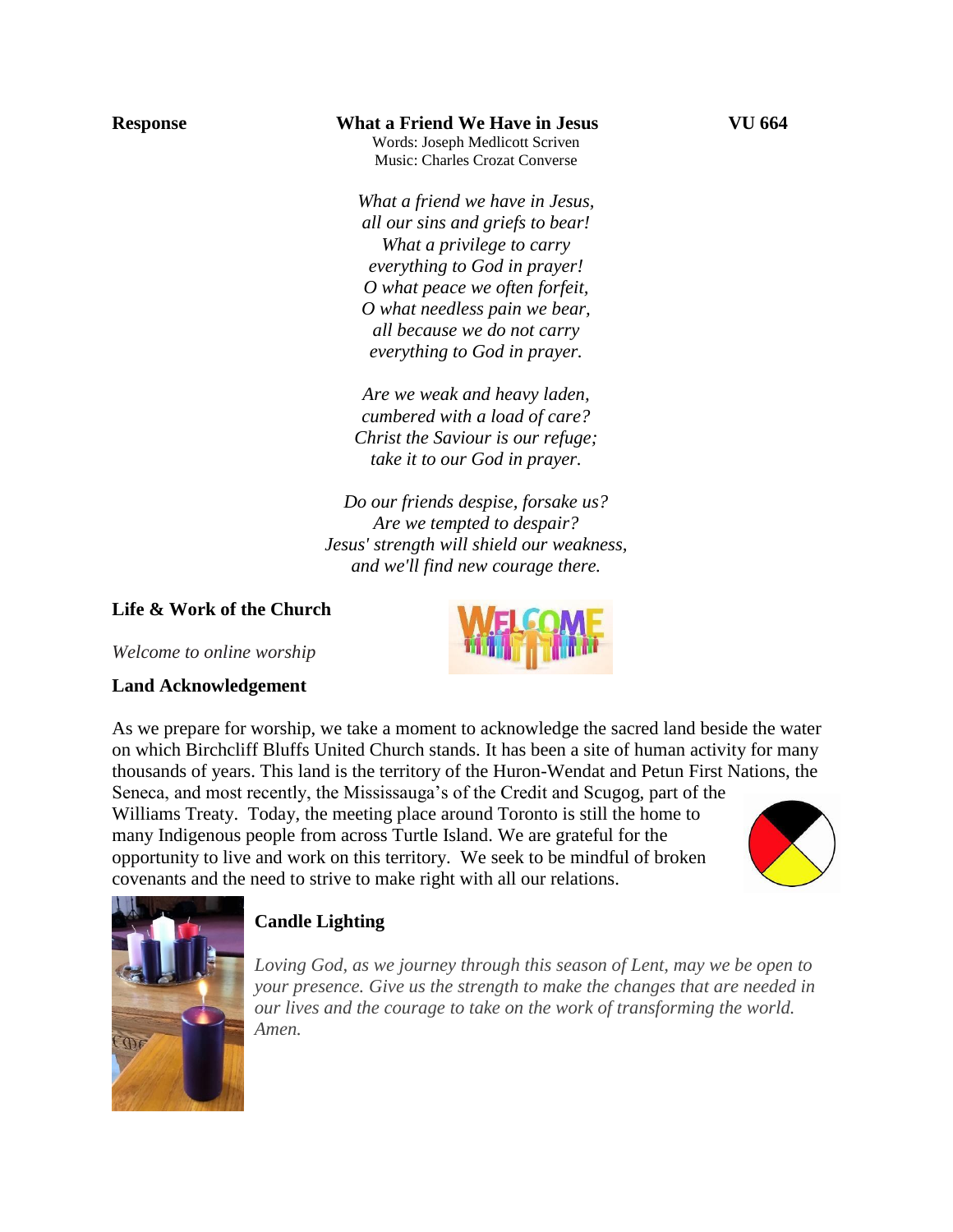#### **Prayer of Lamentation**

*God, we lament a world where the quality of a child's life can still be accurately predicted by the colour of their skin; Black and Brown skin tones are perceived as weapons; White supremacy goes unchallenged; discrimination is expected and planned for; and racism is known to be woven into the fabric of society. God, what shall we do?*

Sung refrain: MV 167 "Hush! Hush!"

Hush! Hush! Somebody's calling my name, Hush! Hush! Somebody's calling my name, Hush! Hush! Somebody's calling my name, Oh my God, Oh my God, what shall I do?

*God, we remember our children who have inherited racism overtly through the teaching of hate, and covertly through the lived experience of prejudice. We lament that children have the unfair burden to unlearn the lessons of discrimination that they have been taught. We lament that children are fighting against low expectations placed on them by a biased society. And we lament the children who are angry when chastised for reflecting back the hateful language they have been taught. God, what shall we do?*

Sung refrain: MV 167 "Hush! Hush!"

I'm so glad that trouble won't last always. I'm so glad that trouble won't last always. I'm so glad that trouble won't last always. Oh my God, Oh my God, what shall I do?

*God, we remember our parents and guardians who have experienced friends, loved ones, and children dying from the physical and emotional wounds of anti-Black violence and who have worked thanklessly and prophetically for equality. We lament the protectors who feel helplessly unable to shield their loved ones from harm. We lament that our protestors are tired yet still persevere without signs of rest or progress. We lament that there are people who live in fear of hateful violence because of what they look like. God, what shall we do?*

**Sung refrain:** MV 167 "Hush! Hush!"

Hush! Hush! Somebody's calling my name, Hush! Hush! Somebody's calling my name, Hush! Hush! Somebody's calling my name, Oh my God, Oh my God, what shall I do?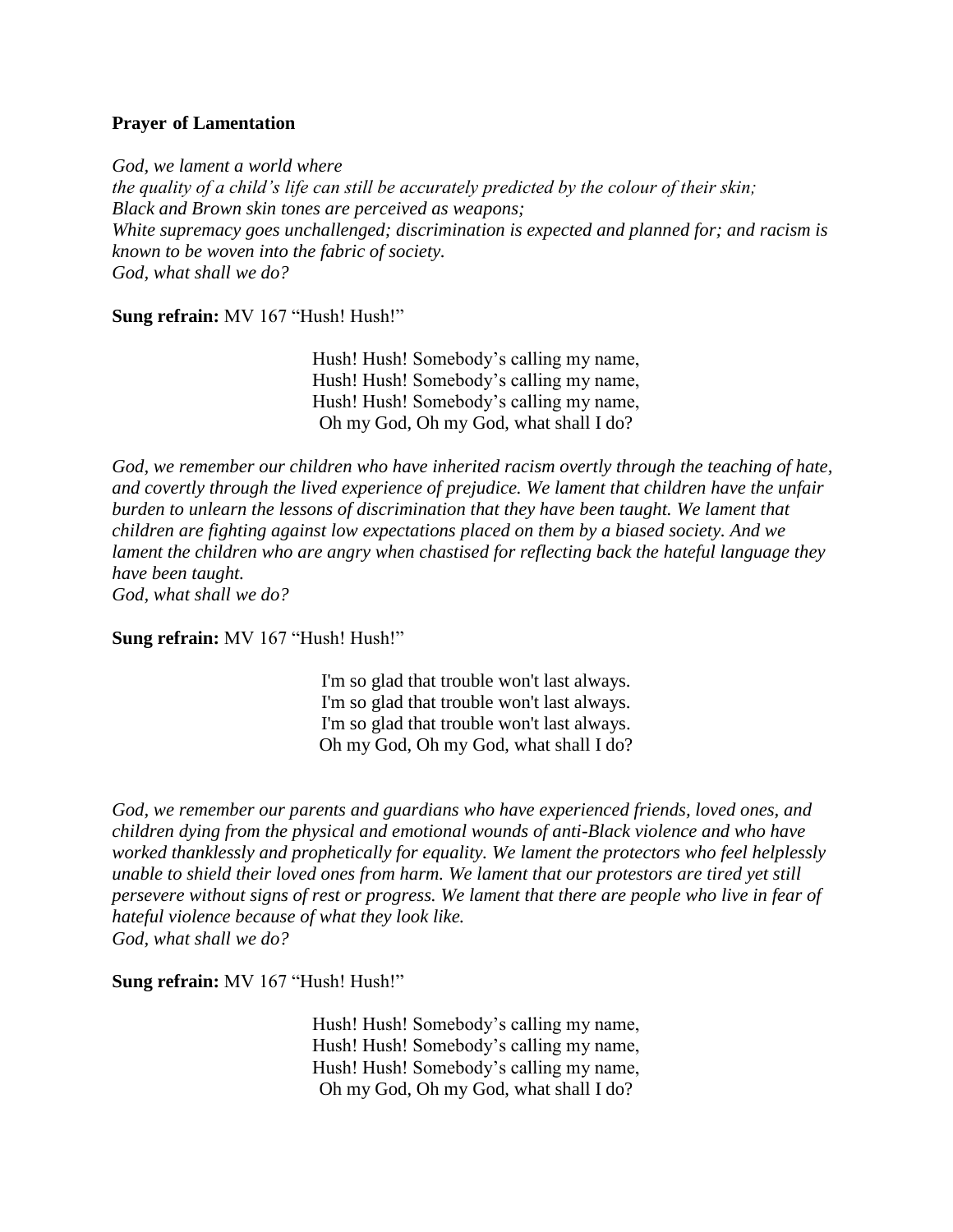*God, we remember our elders, who created paths where there were none and sacrificed so that other generations could live in peace and freedom. We lament that they are forced to relive the violence of racism in both different and familiar forms. We lament that they are not able to live with the peace and dignity that they fought for. We lament that they are forced to watch their children suffer. We lament the elders who are tired, weary, and worn, with no signs of rest. God, what shall we do?*

**Sung refrain:** MV 167 "Hush! Hush!"

I'm so glad I got my religion in time, I'm so glad I got my religion in time, I'm so glad I got my religion in time, Oh my God, Oh my God, what shall I do?

*God, we remember our Canadian ancestors, who despite great opposition and persecution thrived to become role models. We remember Lincoln Alexander, Mary Ann Shadd Cary, Viola Davis Desmond, Elijah McCoy, Portia White, Carrie Best, Fergie Arthur Jenkins, Wilbur Howard, and the Black leaders in our church who continue the struggle for inclusion and equity. We lament the stories that we do not know, the histories that we have failed to share and the names that we have forgotten. God, what shall we do?*

**Sung refrain:** MV 167 "Hush! Hush!"

Hush! Hush! Somebody's calling my name, Hush! Hush! Somebody's calling my name, Hush! Hush! Somebody's calling my name, Oh my God, Oh my God, what shall I do? Oh my God, Oh my God, what shall I do?

*God, we remember… we lament… and we wait, trusting that you will comfort us, while providing us direction. Amen*

#### WE LISTEN FOR GOD'S WORD

## **And Now For Something Completely Different**



 *Rock-a-bye baby Ring around the Rosie Jack & Jill*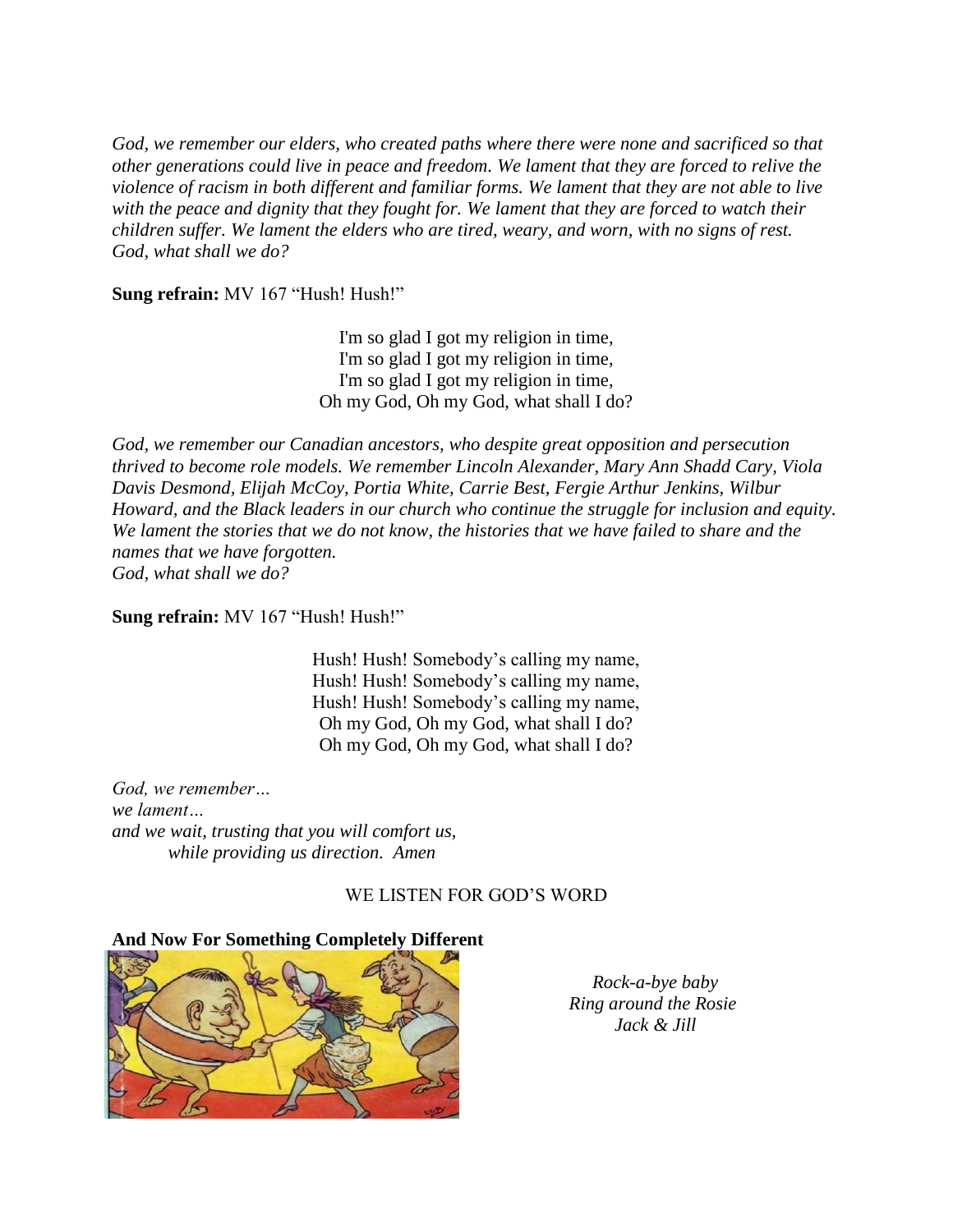**Hymn God Says MV 172** Words & music: Mary Bittner © 2004 Wayne Leupold Editions, Inc.

> *God says, "Be still so you may hear the words I whisper in your ear. If you will listen, you will know I'm with you always where you go."*

*God says, "Look up and see the prize I've placed here right before your eyes. Find beauty in the things of earth, a cause for wonder and rebirth."*

*God says, "Come here! I need your voice, Please teach my people to rejoice. In who you are, in what you do, your life will show my love for you."*

*God says, "Reach out! The world's in need and wants a word, a song, a deed. I send you forth to speak, to sing, to act for Christ in everything."*

#### **Prayer of Illumination**

*Help us O God, to come to you with open lives to receive your words. May we give them new life as we listen to what you have to say. Open our hearts as we embark on this journey with each other and with you. Amen*

**Psalm 22: 23-31 New Revised Standard Version (with inclusive language)**

You who worship YHWH. give praise! Daughters of Leah, daughters of Rachel, glorify YHWH Sons of Jacob, fall down and worship! **<sup>24</sup>** For God has not despised, not disdained, the suffering of those in pain! God's face has not been hidden from me, God heard me when I cried out. **<sup>25</sup>** From you comes my praise in the great congregation; my vows I will pay before those who worship YHWH. <sup>26</sup> The poor shall eat and be satisfied; those who seek shall praise YHWH. May your hearts live forever! **<sup>27</sup>** All the ends of the earth shall remember and turn to YHWH; and all the families of the nations

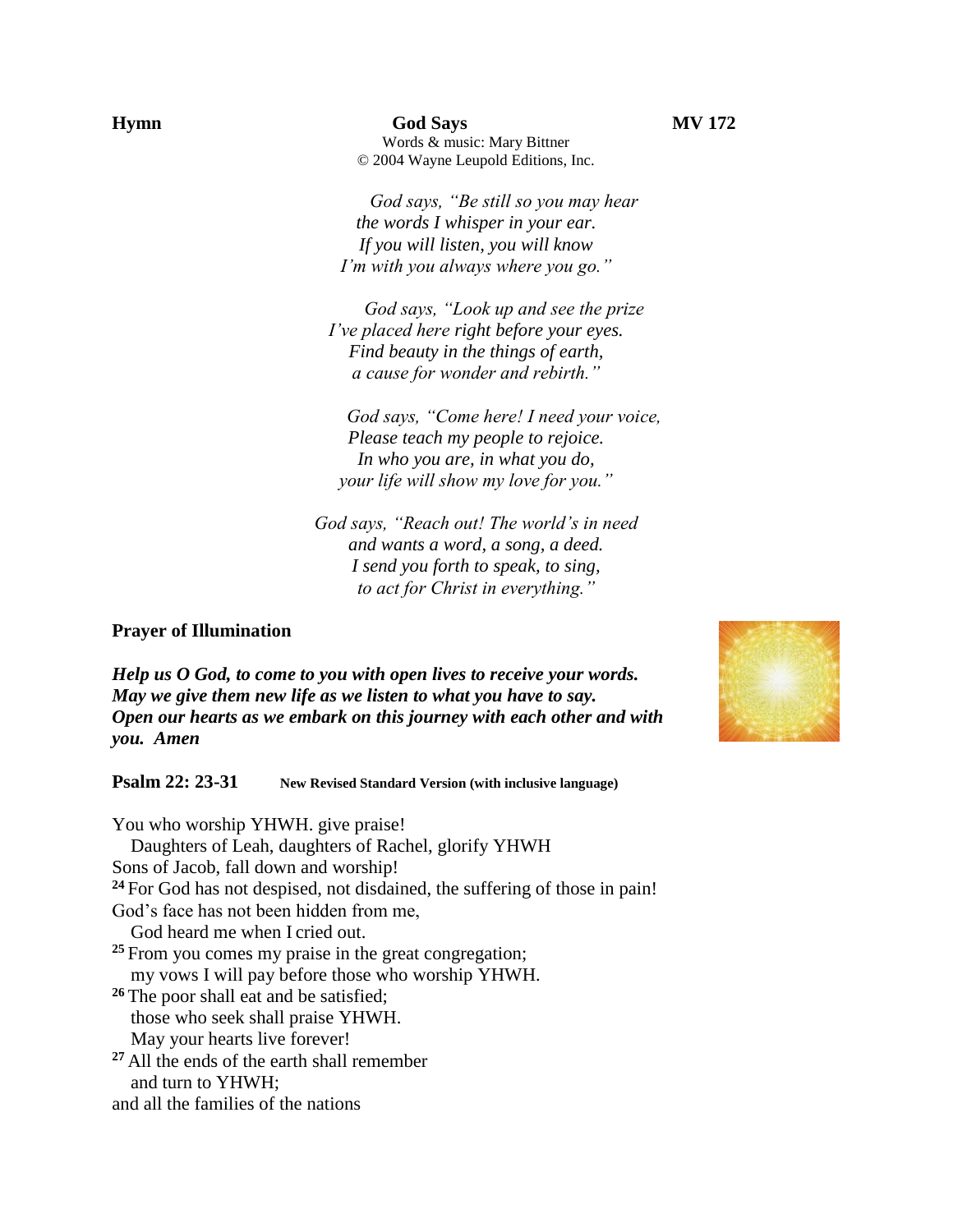shall worship before God.

- **<sup>28</sup>** For dominion belongs to YHWH, who rules over the nations.
- **<sup>29</sup>** To God, indeed, shall all who sleep in the earth bow down; before God shall bow all who go down to the dust, and I shall live for God.
- **<sup>30</sup>** Posterity will serve YHWH; future generations will be told about God,
- **<sup>31</sup>** and proclaim YHWH's deliverance to a people yet unborn, saying that God has done it.

## **Mark 8: 31-38 The Message**

Jesus began explaining things to them: "It is necessary that the Son of Man proceed to an ordeal of suffering, be tried and found guilty by the elders, high priests, and religion scholars, be killed, and after three days rise up alive." He said this simply and clearly so they couldn't miss it. **32-33**But Peter grabbed him in protest. Turning and seeing his disciples wavering, wondering what to believe, Jesus confronted Peter. "Peter, get out of my way! Satan, get lost! You have no idea how God works."

**34-37**Calling the crowd to join his disciples, he said, "Anyone who intends to come with me has to let me lead. You're not in the driver's seat; *I* am. Don't run from suffering; embrace it. Follow me and I'll show you how. Self-help is no help at all. Self-sacrifice is the way, my way, to saving yourself, your true self. What good would it do to get everything you want and lose you, the real you? What could you ever trade your soul for?

**<sup>38</sup>** "If any of you are embarrassed over me and the way I'm leading you when you get around your fickle and unfocused friends, know that you'll be an even greater embarrassment to the Son of Man when he arrives in all the splendor of God, with an army of the holy angels."

This is the Gospel message for us to consider today. *Thanks be to God*

Sermon You too?

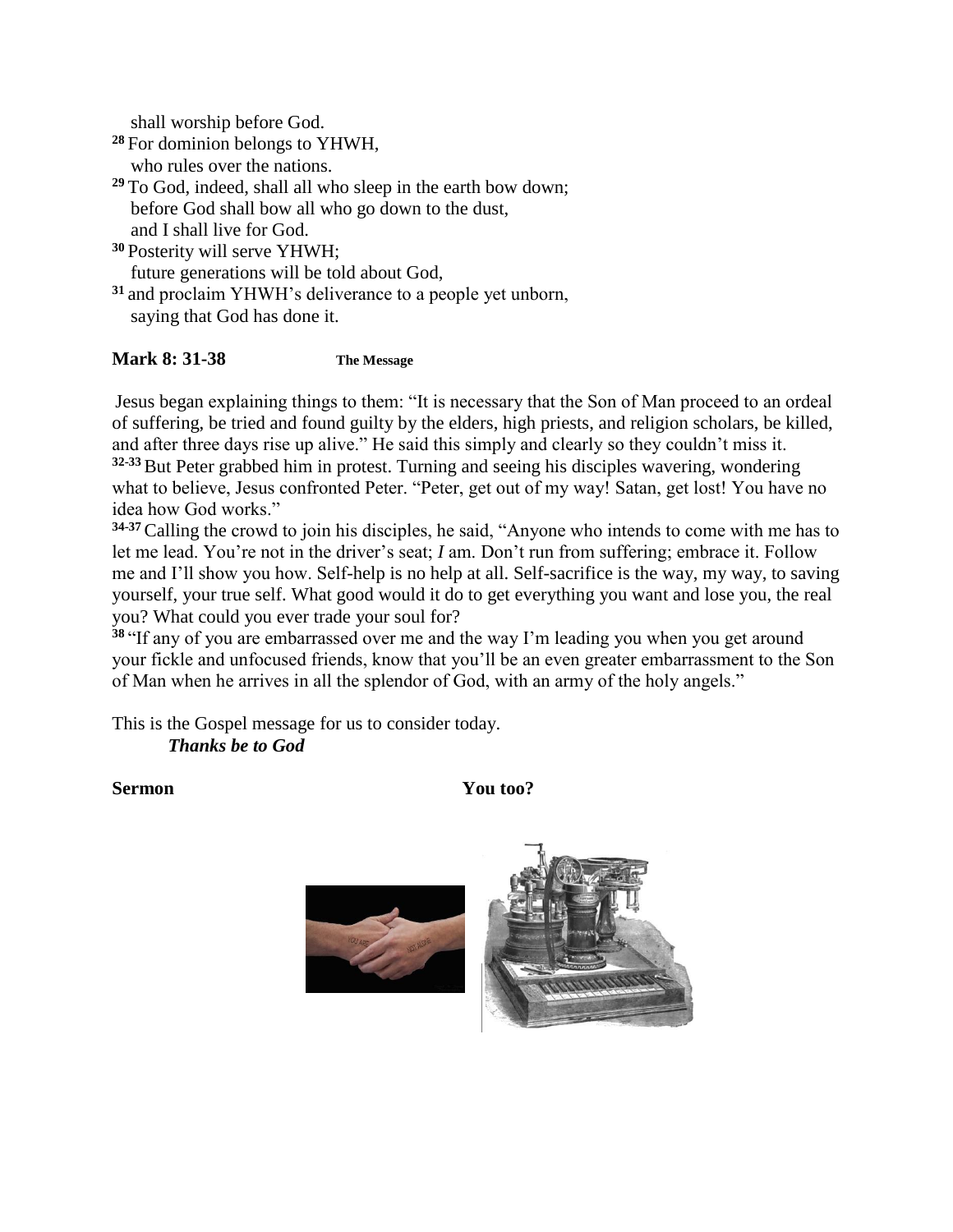### **Hymn Take Up Your Cross VU 561** Words: Charles William Everest Music: Henry Baker

*Take up your cross, the Saviour said, if you would my disciple be; take up your cross with willing heart, and humbly follow after me.*

*Take up your cross; let not its weight fill your weak spirit with alarm; Christ's strength shall bear your spirit up, and brace your heart, and nerve your arm.*

*Take up your cross, heed not the shame, nor let your foolish pride rebel; your Saviour once accepted death upon a cross, on Calvary's hill.*

*Take up your cross, and follow Christ, think not till death to lay it down; for only those who bear the cross may hope to wear the glorious crown.*

#### WE RESPOND TO GOD'S WORD

God has lovingly bestowed upon us the gift of life. Our best response is to share that love by offering our whole lives as agents for God's mission in the world. Give as you are able to build the community of God in our homes, our congregation and around the world.

#### **Prayers of the People**



*Our Father, who art in heaven, hallowed be thy name; thy kingdom come; thy will be done; on earth as it is in heaven. Give us this day our daily bread. And forgive us our trespasses, as we forgive those who trespass against us. And lead us not into temptation; but deliver us from evil. For thine is the kingdom, the power, and the glory for ever and ever. Amen.*

#### BLESSING AND SENDING FORTH

**Closing Hymn Oh, I Want To Be a Christian In My Heart** African American Spiritual

> *Oh, I want to be a Christian in my heart, in my heart.*

**Offering**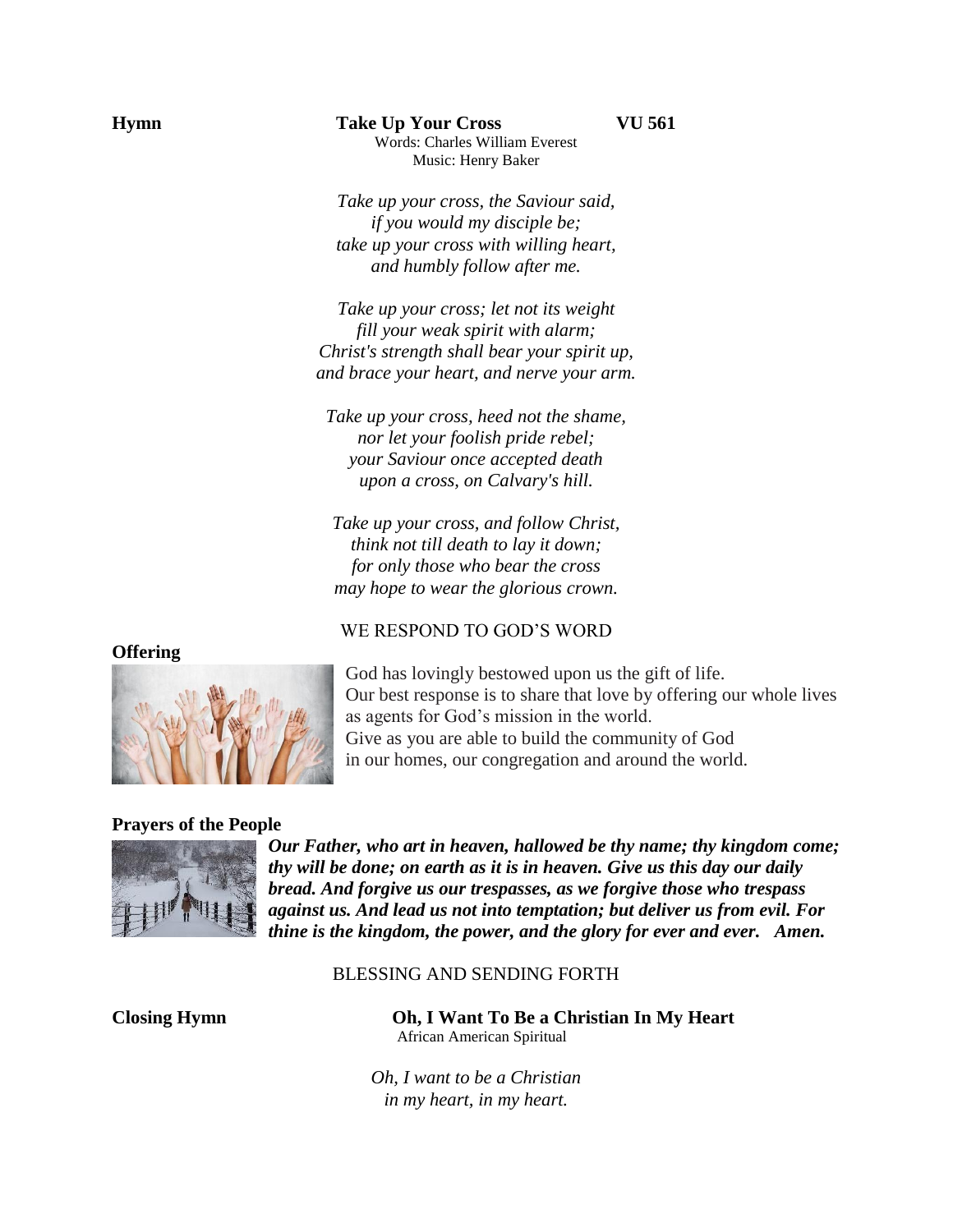*Oh, I want to be a Christian in my heart. In my heart, in my heart, Oh, I want to be a Christian in my heart.*

*Oh, I want to be more loving in my heart, in my heart. Oh, I want to be more loving in my heart. In my heart, in my heart, Oh, I want to be more loving in my heart.*

*Oh, I want to be more holy in my heart, in my heart. Oh, I want to be more holy in my heart. In my heart, in my heart, Oh, I want to be more holy in my heart.*

*Oh, I want to be like Jesus in my heart, in my heart. Oh, I want to be like Jesus in my heart. In my heart, in my heart, Oh, I want to be like Jesus in my heart.*

**Benediction & Commissioning**



**Postlude All the Way My Saviour Leads Me** Music: Robert Lowry

> Permission to reproduce lyrics and podcast/stream the music in this service obtained from ONE LICENSE, with license #A-737645. All Rights Reserved.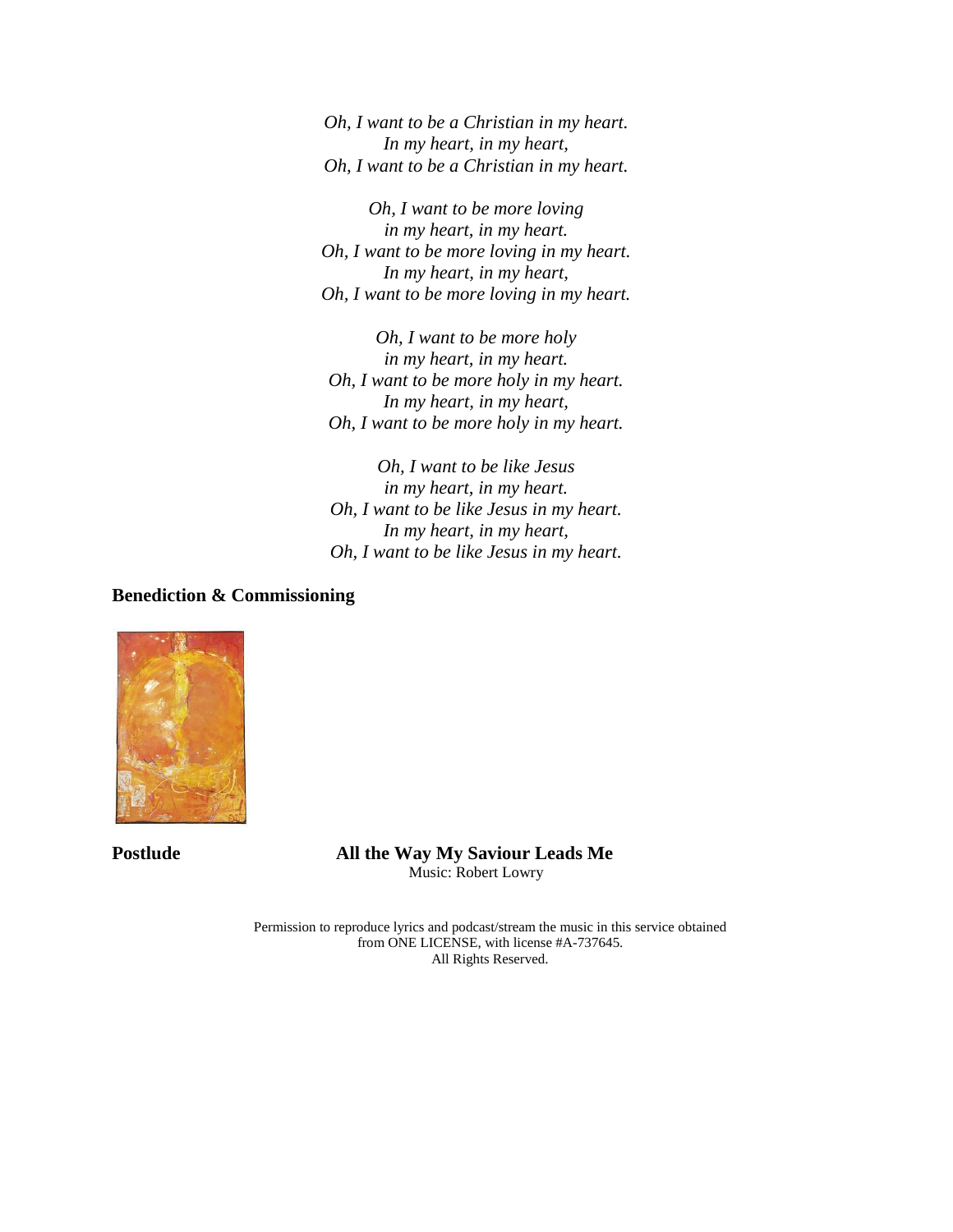# **Other Resources for Today**

Prayer of Lamentation

Kehinde Wiley: Kehinde Wiley Reimagines Old Portraits Because 'If Black Lives Matter, They Deserve [to Be in Paintings'](https://globalvoices.org/2016/11/05/kehinde-wiley-reimagines-old-portraits-because-if-black-lives-matter-they-deserve-to-be-in-paintings/) · Global Voices

And Now for Something Completely Different

[The dark side of nursery rhymes -](https://www.bbc.com/culture/article/20150610-the-dark-side-of-nursery-rhymes) BBC Culture

[The powerful truth behind lullabies \(calpoly.edu\)](https://digitalcommons.calpoly.edu/cgi/viewcontent.cgi?article=1049&context=musp)

Sermon Poem

Jan Richardson: [The Painted Prayerbook](http://paintedprayerbook.com/)

# **Other Lectionary Readings**

### **Genesis 17: 1-7, 15-16 New Revised Standard Version**

When Abram was ninety-nine years old, YHWH appeared to Abram, and said to him, "I am God Almighty; walk before me, and be blameless. **<sup>2</sup>** And I will make my covenant between me and you, and will make you exceedingly numerous." **<sup>3</sup>** Then Abram fell on his face; and God said to him, <sup>4</sup> "As for me, this is my covenant with you: You shall be the ancestor of a multitude of nations. **<sup>5</sup>** No longer shall your name be Abram, but your name shall be Abraham; for I have made you the ancestor of a multitude of nations. **<sup>6</sup>** I will make you exceedingly fruitful; and I will make nations of you, and rulers shall come from you. **<sup>7</sup>** I will establish my covenant between me and you, and your offspring after you throughout their generations, for an everlasting covenant, to be God to you and to your offspring after you.

**<sup>15</sup>** God said to Abraham, "As for Sarai your wife, you shall not call her Sarai, but Sarah shall be her name. **<sup>16</sup>** I will bless her, and moreover I will give you a son by her. I will bless her, and she shall give rise to nations; rulers of peoples shall come from her."

## **Romans 4: 13-25 New Revised Standard Version**

For the promise that he would inherit the world did not come to Abraham or to his descendants through the law but through the righteousness of faith. **<sup>14</sup>** If it is the adherents of the law who are to be the heirs, faith is null and the promise is void. **<sup>15</sup>** For the law brings wrath; but where there is no law, neither is there violation.

**<sup>16</sup>** For this reason it depends on faith, in order that the promise may rest on grace and be guaranteed to all descendants, not only to the adherents of the law but also to those who share the faith of Abraham (for he is the ancestor of all of us, **<sup>17</sup>** as it is written, "I have made you the ancestor of many nations")—in the presence of the God in whom he believed, who gives life to the dead and calls into existence the things that do not exist. **<sup>18</sup>** Hoping against hope, he believed